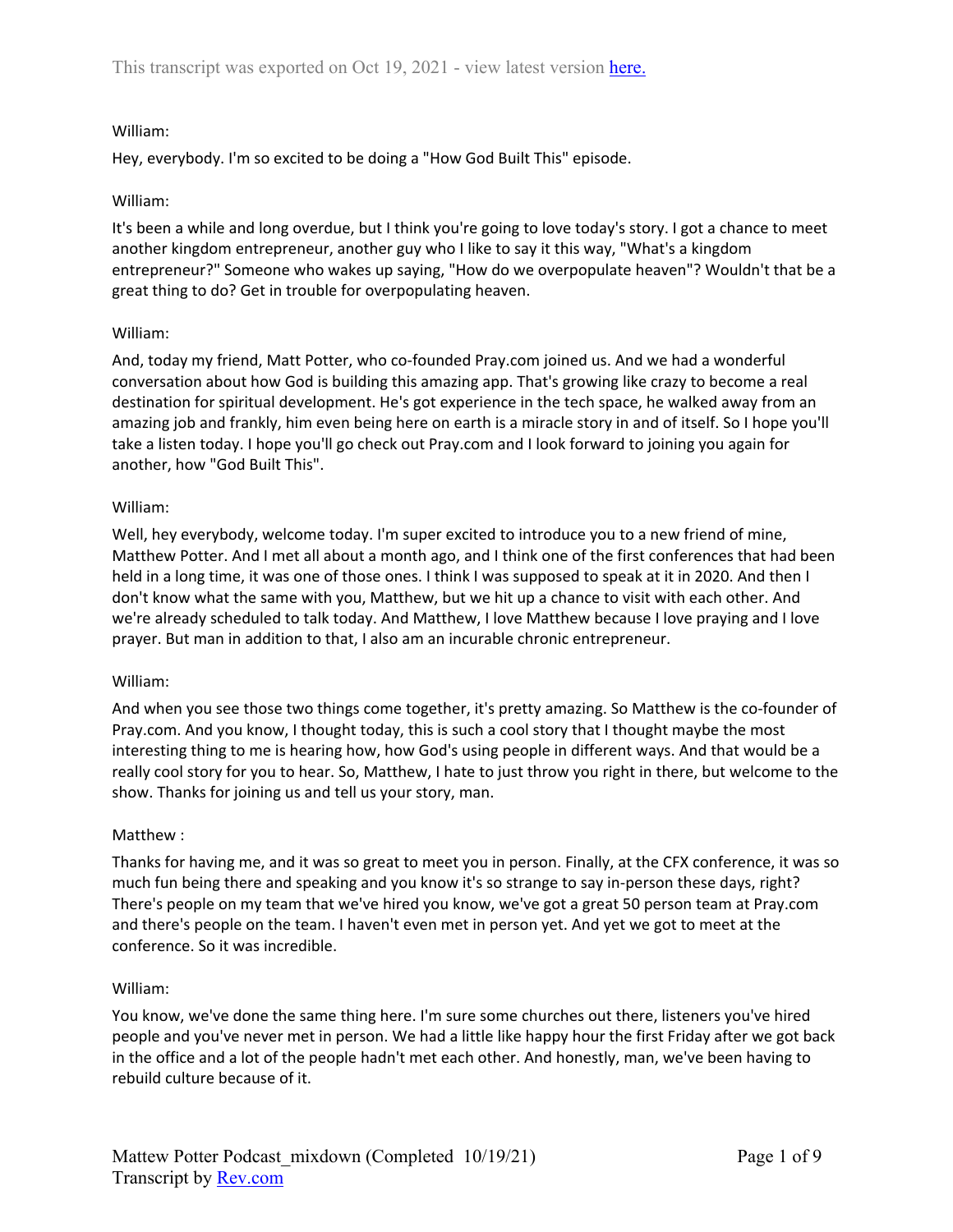# William:

I mean like it was like the bad last half hour of a middle school dance where nobody knew how to ask the other one. "Okay. It's the last slow song. Can we-" like everyone just stayed in the corner and sort of, so we're all having to get to know each other, but...

## Matthew :

Sounds like a middle school dance.

## William:

That's what I'm saying. Exactly. Exactly.

## William:

So I totally empathize with you, but yeah. Great to meet in person. Now tell me you've been in the entrepreneurial space, but also in the kingdom oriented space. So walk me through your story and how you ended up at Pray.com.

## William:

You guys listening, you wouldn't know this, but a million people are relying on Pray.com every single month right now. And that's only been up into the right and I'd love for you to tell us your story and how that intersects with Pray.com. Just tell us what God's doing.

## Matthew :

Well, I'd love to tell you my story. Actually we'd have 2.5 million monthly active users right now on ray.com over 10 million downloads. And we're gaining at around 800,000 new downloads every single month and absolutely incredible. And it's really only because of God to God be the glory for that, that we're able to grow that quickly.

# Matthew :

So yeah I'll tell you my story. There was a scared, lonely and hopeless 15-year-old girl in Vancouver, Washington who walked into a local community church to talk to a pastor that she had never talked to before in her life about the biggest decision she was going to make in her life up to that point.

## Matthew :

And that local church pastor ended up calling a friend of his who just planted a church in Los Angeles and asked him for some advice on what he's going to tell this 15-year-old girl in a life or death situation. Right? And so the pastor told him, he said, "Hey, I've got two members of my little 20 person congregation. Who've been trying to have children for 10 years and haven't been able to, why don't you float the idea that that girl give her baby up for adoption"?

## Matthew :

And so she did, and I ended up getting adopted by my parents in Los Angeles through this pastor network, if you will, through phone calls. Right? And my dad, because he got me from the church, ended up becoming the head elder of this 20 person church meeting in a high school gym.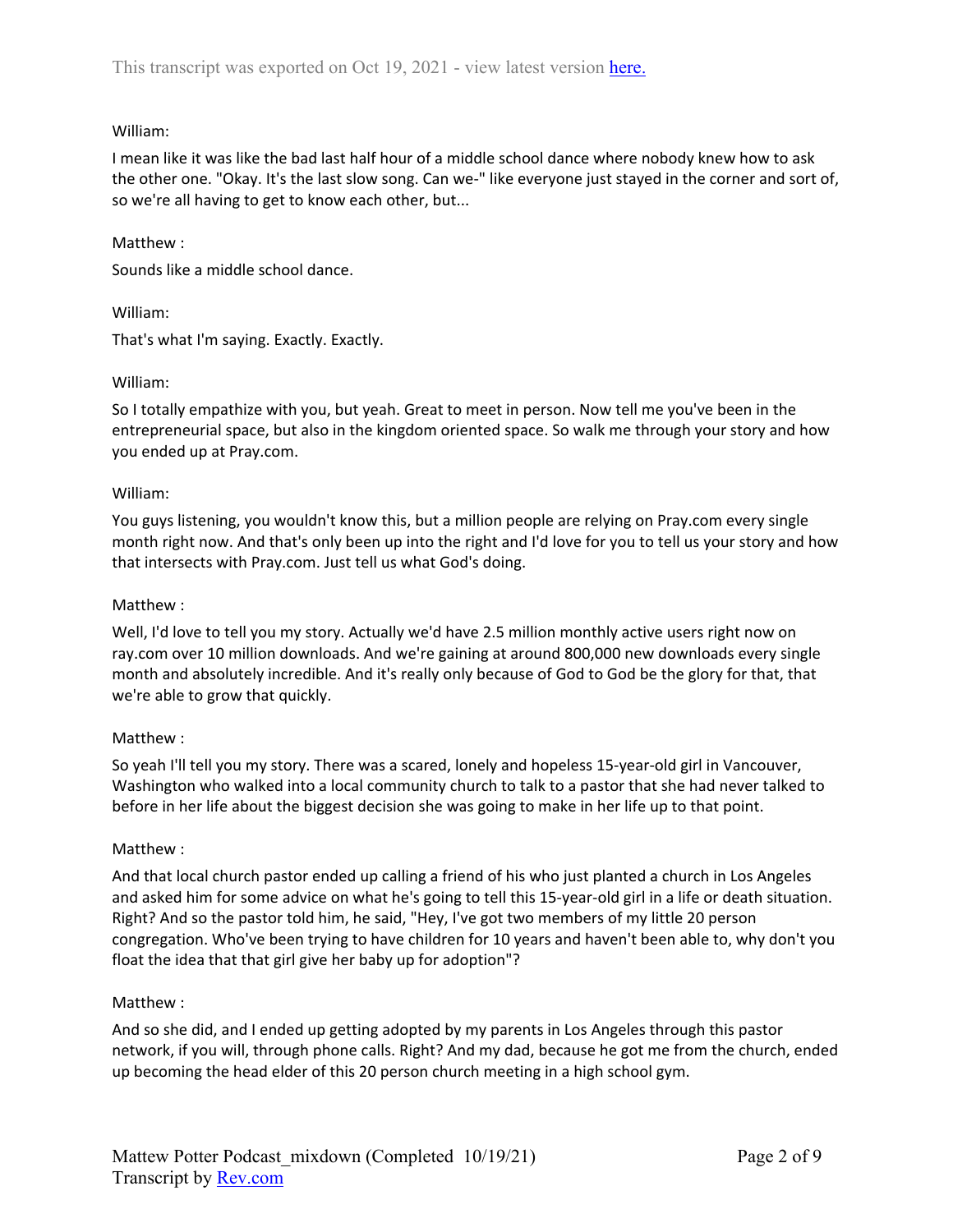# Matthew :

Well, fast forward I grew up in church. My pastor's daughter, Kayla is one of my best friends. We grew up together in church and our church that started off as a little 20 person church plant ended up becoming a 15,000 person mega church in Los Angeles.

## Matthew :

And we're known as one of the most diverse churches in America. And it's probably just based on where we're geographically located but, the church has been thriving and been incredible. I ended up going to Boise State University and my senior year, I had the bright idea to leave one credit hour short because I had started my first company and I wanted to be like Steve Jobs or Bill Gates. I saw them, I saw that they left Harvard early and had very big success with their companies. And I thought "You know, I'm going to leave one credit hour short, just so I have the story".

## Matthew :

So my parents have absolutely loved me for that. Hopefully they're listening. Hi mom! But yeah. So left one credit hour short, I had started my first company and it's called HomeStack. We built over 6,000 apps in the app stores.

## Matthew :

Where all of the major real estate companies in the United States. So we built apps for Sotheby's, Coldwell Banker, Century 21, Keller Williams, and [inaudible], Engel and Volkers, many, many, many more. And we built a white label, real estate app solution to help them fight against Zillow, Trulia, and Redfin. So it allowed those companies to have their own app where people could search for homes and the company was doing absolutely incredible. I started it with my co-founder Will GrayWall, my senior year of college. And we ended up building and bootstrapping, which means we just, we put our own money into it on credit cards and went into debt to start a company, slept on friend's couches and made it happen.

## Matthew :

Over 12 years, we were experiencing success by the world standards. The company was achieving excellence. We were doing very, very well, but every day I was coming to work, just feeling empty inside.

## Matthew :

And you know, it was kind of a difficult time because the company is successful. Everyone is celebrating. Everyone is excited, customers are happy and I'm just not feeling right. And so what a tech entrepreneur do that are feeling empty inside? We go buy fancy Italian sports cars.

Matthew :

So I did that-

William:

Which one?

Matthew :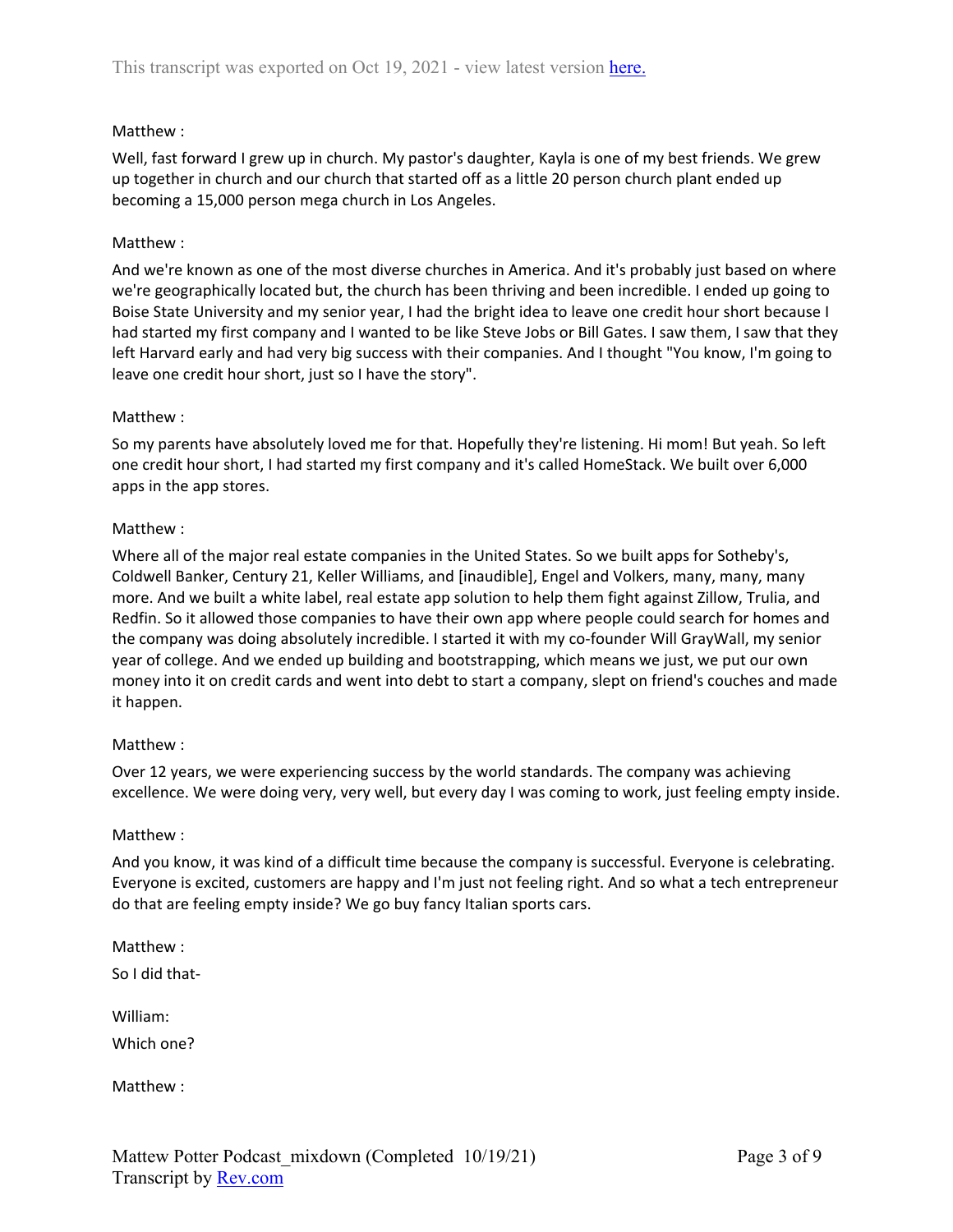I got a Maserati for a little bit and you know what it works for about two weeks and you realize that it's not really fulfilling.

## Matthew :

And so I ended up calling my pastor's daughter, Kayla and said, "How can I help and give back to the church?"

## Matthew :

I grew up in church. It was a huge part of my life. I was very involved in my church and then you know, starting a company and you're doing a hundred hour weeks, everything that it takes to be successful. And you're just kind of going through the motions and going to church on Sunday.

## Matthew :

So I called Kayla. I said, "Hey, how can I help? How can I give back"? And she gave me a few ideas and I told her "You know what, let me pray about it". One of the big ideas was our trip is opening a new campus in Santa Monica, California. And I said, "I'm a tech entrepreneur. I don't know a lot about opening new church campuses. So let me pray about this".

## Matthew :

And providentially the next day, I just went to a local coffee shop in my hometown. And I ended up standing in a line and I see a friend of mine who we were in entrepreneur groups together. We started our first companies at the same time. And when I looked at him, he looked horrible, completely disheveled, hadn't shaved, just looked horrible. And it was my friend, Steve Katina. And Steve is the CEO of Pray.com. And my co-founder in Pray.com. And when I saw Steve, I just said, "Steve, what's going on? Are you okay"?

## Matthew :

And he said something back, something like "Horrible, not good". And it was really all he could muster up at the time. And so I said, "Sit down and let's talk, let me let's find out what's happening".

## Matthew :

And so Steve's background. Steve went to USC, won a Rose Bowl under Pete Carroll, ended up starting a media company as a homework assignment and became the CEO of \$150 million a year media production and aerial surveillance company. They had helicopters, jets, and airplanes, and they would work for Sony Pictures, Paramount, the FBI, the CIA Homeland security.

William:

Wow.

## Matthew :

Anybody who wanted to strap these super expensive cameras to aircraft. They had all the clearances, licenses and insurance to be able to do it. And so they would work for shooting the movie transformers one week and the next week they're down at the border doing surveillance with the CIA.

William: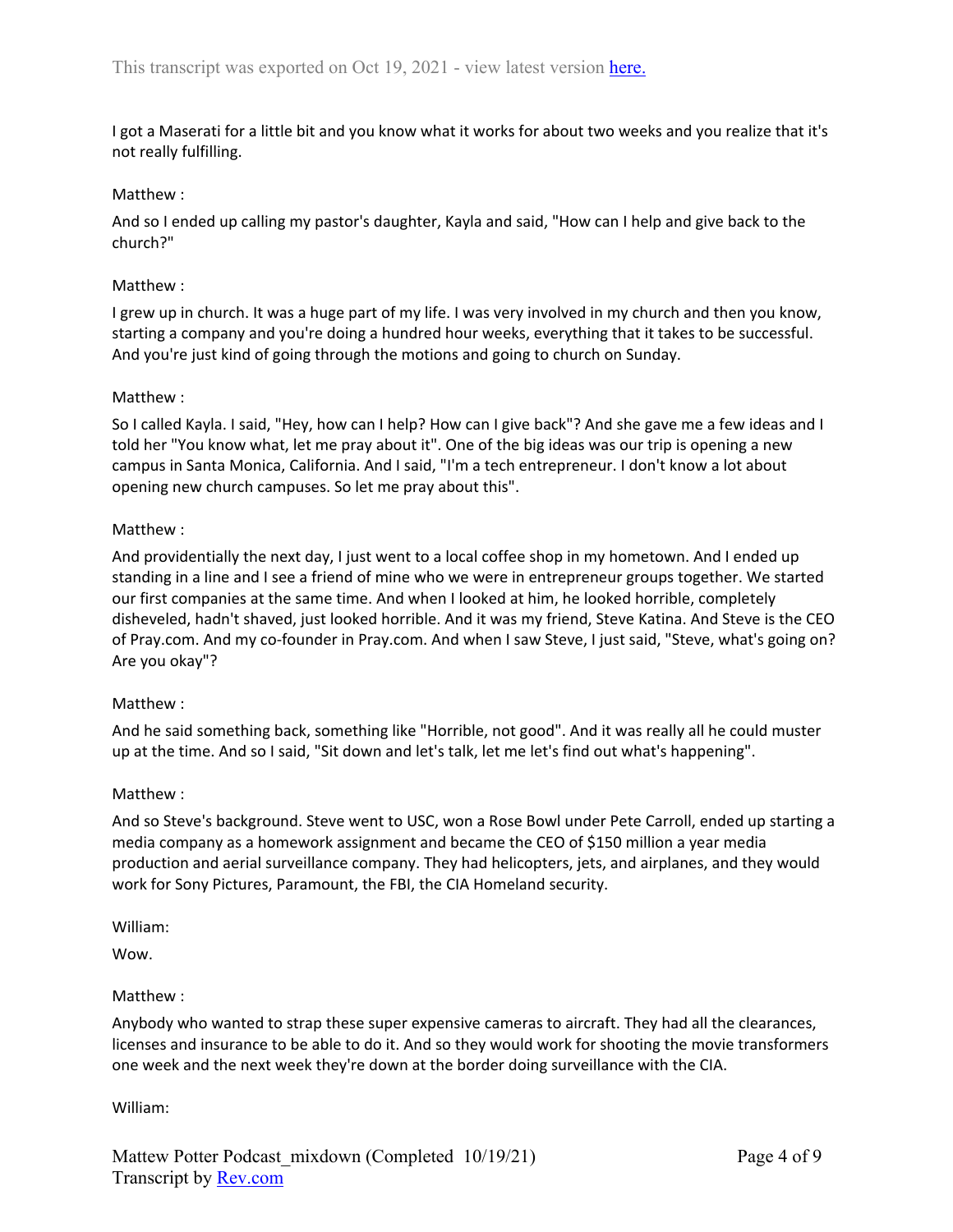Wow.

# Matthew :

Pretty incredible. So when I sat down with Steve, he ended up telling me that his business partner just died in a tragic plane crash in Median, Columbia. They were filming the movie "American Made" with Tom Cruise and they were doing stunt flying all day. And in a routine trip back to the hanger at the end of the day, the plane ended up crashing in the middle of the jungle and they don't know why. And Steve's business partner died. And it was really the first time Steve experienced tragedy in his life.

## Matthew :

And when Steve grew up, his mom was Jewish. Dad was Catholic. He kind of opted out and played sports. And during this time when his business partner died you know, he was trying to do all the "hippie woo-woo California-stuff" to make himself feel better.

## Matthew :

He was drinking green juice, going to Soul Cycle, listening to Tony Robbins and Oprah's "Super Soul Sunday", but nothing really helped him until someone sent him a podcast from a pastor and it transformed his life. And Steve was telling me the story at a coffee shop.

## Matthew :

The day after I talked to my pastor's daughter. And he told me that he felt called to build the digital destination for faith content because he was the media guy and he didn't know about Christian content online.

## Matthew :

And so I said, "Steve, I talked to my pastor's daughter last night on how I could help and give back to the kingdom. And we providential, we ran into each other today and you don't know what providential means yet, but I'll tell you later". And he told me, bought the domain Pray.com. And I said, "Steve, I'll help. You I'll even do it for free, whatever you need. I just want to give back". And he asked me to start the company with him and two other incredible people, my co-founders, Mike Lynn and Rhinebeck, and we started Pray.com and I stepped down as CEO of my own company the next day and put my cofounder in a CEO of Homestack.

William:

Wow. Wow. That is... and when, when was this?

Matthew : So that was five years ago. October-

William:

Five years ago, Pray.com was already bought?

Matthew :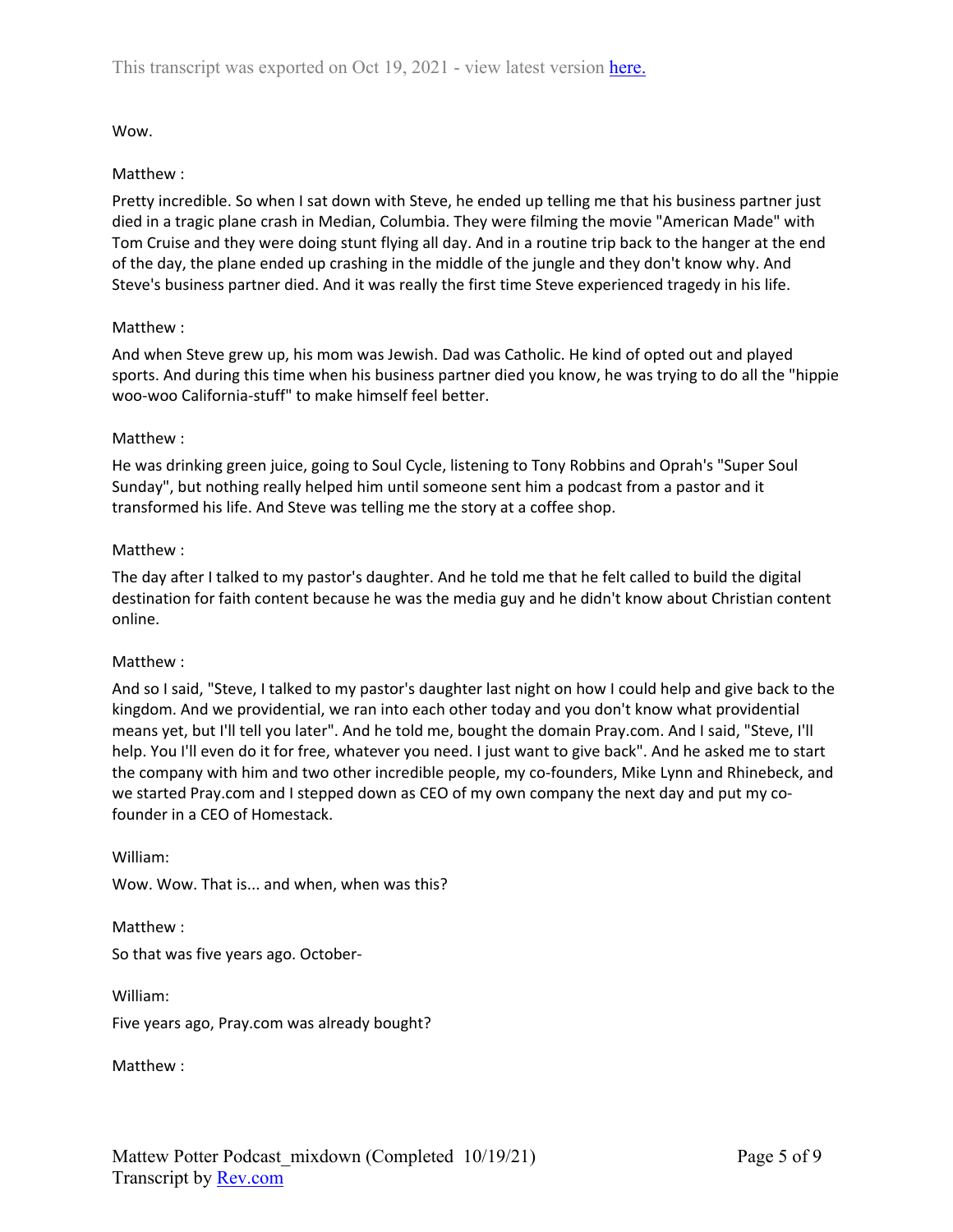While someone had it. And they were holding onto it as an internet property, like as an asset park in it. And so it was parked and the person that Steve bought the domain from had like a coffee book full of domains of four-letter domains, three-letter domains, and none of them were in use.

#### Matthew :

And so when Steve had this meeting with this other entrepreneur, he said, "Hey, if you get an idea for a business, flip through". And three pages, in part of the way down was Pray.com and Steve knew that's what he wanted to do.

#### William:

Wow. Wow. So that was five years ago. And then what do y'all do? Just sit around and pray?

#### Matthew :

No, that's, that's a great question. So what we did was before we decided to build anything or do anything, we interviewed hundreds of pastors and we, we interviewed them to see what they would want out of a domain, like Pray.com. We interviewed a hundreds of churchgoers members, all different types of churches. Old, young, Baptist, Presbyterian, Non-Denominational. You name it. We went through the whole gamut and did a ton of research in the first year.

#### Matthew :

And after the first year we settled on content plus community. And that we needed to build an app that created community, and that had incredible content. So we built the number one app for daily prayer and faith based audio content. You can use the app for daily devotionals. And then we also built out all this incredible content. We did the Bible in three different ways, a sleep version, an entertaining dramatized audio version, a kid's version with former Disney voice actors and actresses. And we even hired a 61 piece orchestra to make all the unique music and compositions for the app as well. And then we started building out incredible meditative content and all of these different things that help you deepen your faith.

## Matthew :

It's really been incredible to see. And we, we started out just with a few different features that brought people together and allowed them to share daily devotionals in the app and content back and forth with themselves and their communities and their family and friends. And we've had the app has been shared 42 million times outside of the Pray.com app and listening or using an app is a big deal. But when you share an app or you share content with someone else, you're putting your personal stamp of approval on it, when you give it to someone and that's been done 42 million times outside the Pray.com app. We're just so honored and blessed and excited that people love the app and continue to use it.

#### William:

Wow. So as you have grown, so on this podcast, we've had the amazing opportunity to interview kingdom entrepreneurs who have seen God build things through them, right. Have you seen...is this the same rate of growth that you saw at your previous company, or is it different?

William: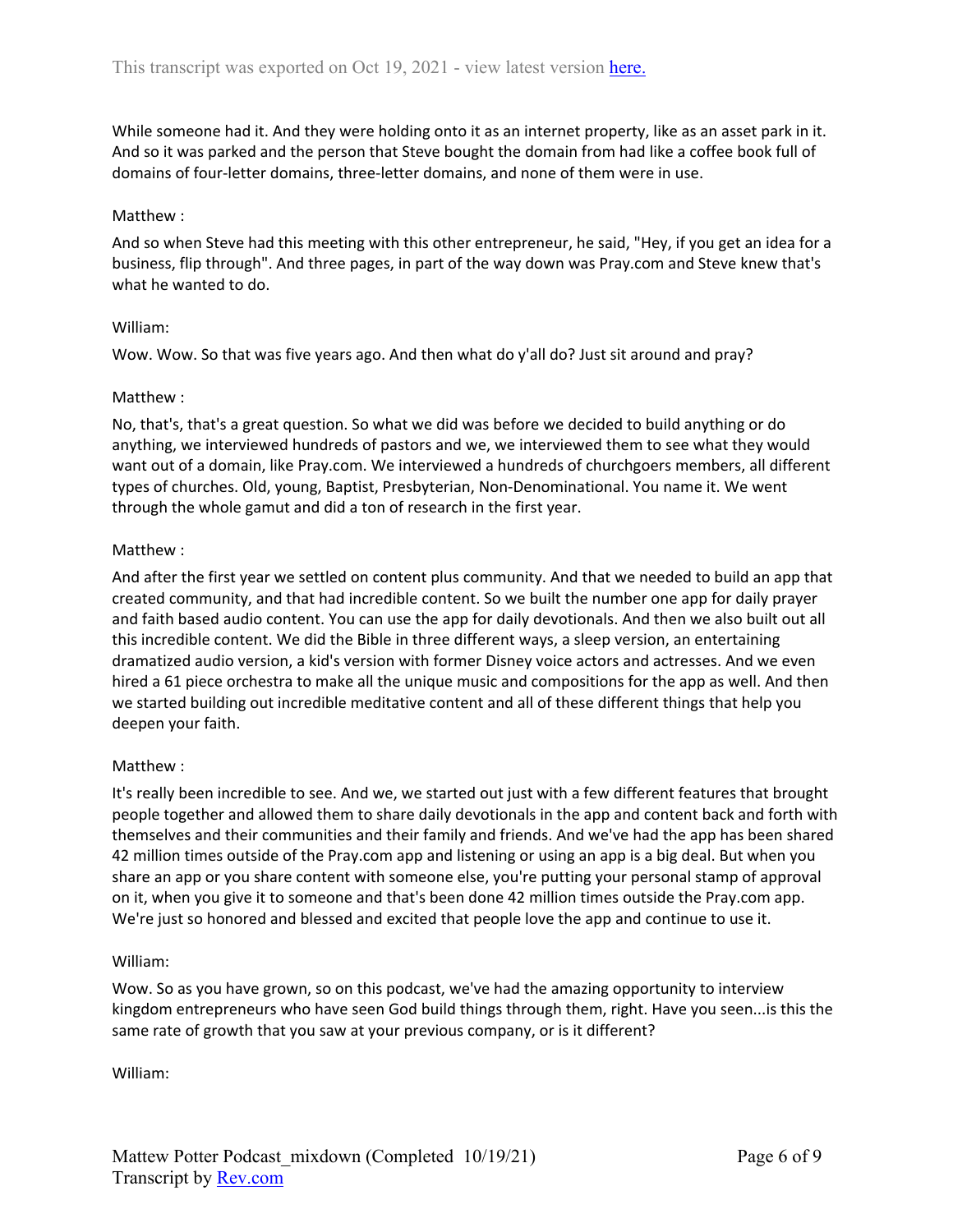And as a follow up, everybody thinks growth is this amazing, wonderful thing. It's also really messy and painful. It is in our company. I'm just a religion degree though. So maybe I don't have it figured out. So, how is the growth, how does it compare to your previous corporate experience? And tell us...the backside of growth what's keeping you up at night?

# Matthew :

Yeah, so it's completely different than my first company. My first company was a B2B company. So business to business, we were selling to SMB small businesses that were real estate franchises and real estate brands. So growth there looks completely different than a direct to consumer company. And for the direct to consumer app, the growth has been really incredible. I mean, I mentioned it a little earlier, we have 10 million downloads of the app and we're starting to accelerate that. And really the only reason we're able to do that is because we have an incredible team of people who are world-class and had done it before and have tons of experience. Way more experienced than I do on growing direct to consumer.

## Matthew :

And so our team James Pang, who's our VP of growth. And then Sushil who comes to us from Lending Tree and match group. As our chief product officer. They've just done an incredible job of helping us grow the Pray.com app. And, you know nothing really keeps me up at night. God is for you. No one can be against you. So I feel like I keep other people up at night.

## William:

I literally do keep other people up at night. I am notorious for the 4:00 AM email... So now you've caught lightning in a bottle or let's call it the "Holy Spirit Lightning", whatever you wanna... however you want to say it, where are you guys aimed going forward? Like how... Where are you trying to steward the next few years? And what do you see in the future for Pray.com?

## Matthew :

No, I love, I love that word stewardship. I'm glad that you said that, because I think about that every day.

## Matthew :

How are we stewarding the domain and how are we stewarding what God has given us? And, you know, we're going to have to answer for that one day. And I really hope it's "Thank you good and faithful servant". That's the, but yeah we look at the future of Pray.com as outside of, of the United States. And so really right now, most of our users are in the United States. And we have just started with our amazing VP of internationalization and localization, [inaudible] who did this at Event Bright, which is a ticketing company and Squarespace, which is a website building company. She helped take them international. And so we have just started to go international in South Africa, and we were able to get over a million downloads in South Africa.

## Matthew :

And then with the amazing Gary Valenciano, we were able to go to the Philippines and Gary's this amazing singer and artist in the Philippines. He fills like hundred-thousand-person stadiums in the Philippines and starts his concerts off with a prayer and ends with an altered call. And he has Christian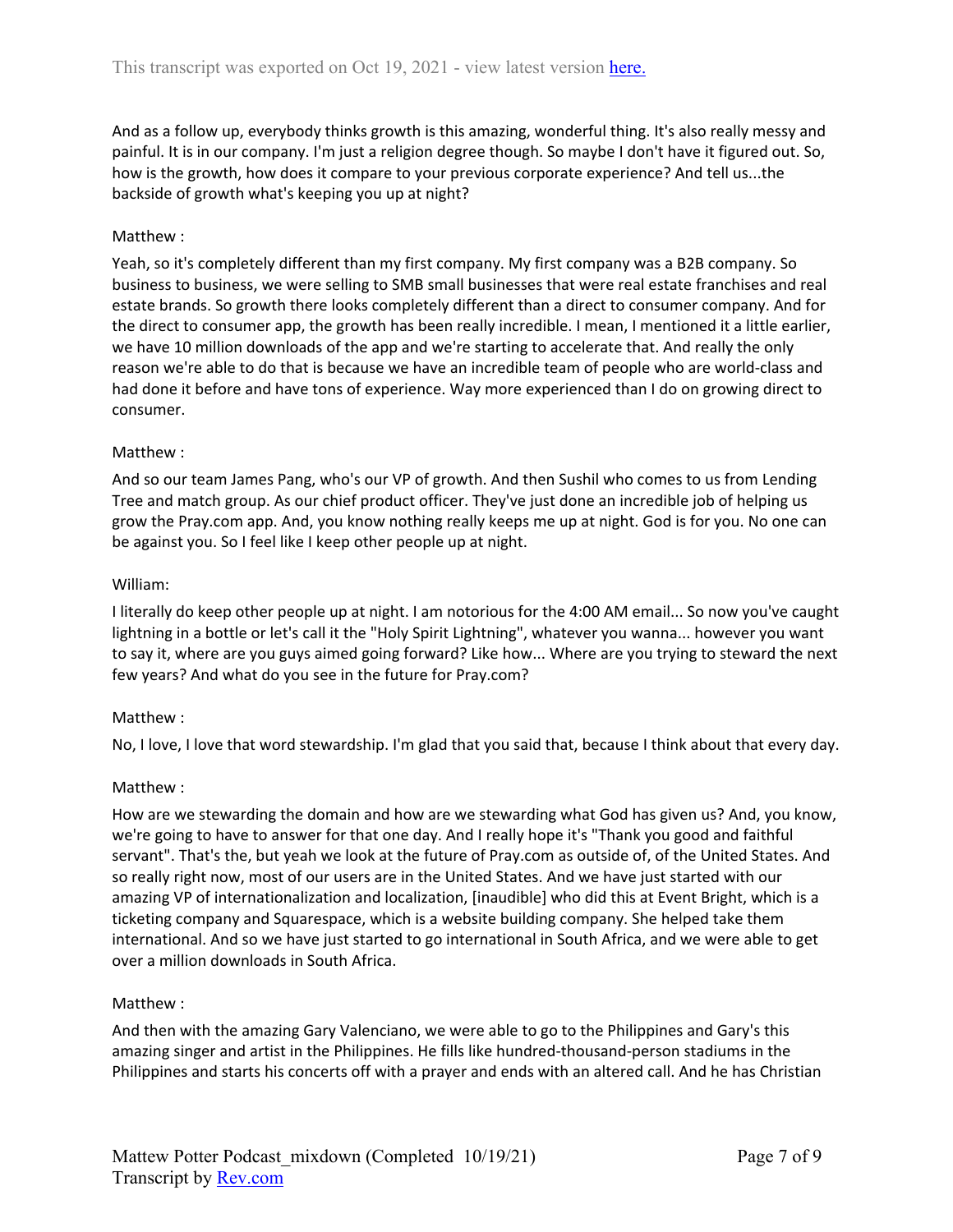music and secular music. So he's this amazing...They call him "Mr. Pure Energy", and he's been our ambassador to the Philippines and helped us grow the Philippines to over a million downloads.

## Matthew :

And so, really international is the future of Pray.com. Not to say that we're not focused on the United States, but we're also continuing to build incredible content and increase our content library. We have over 4,000 pieces of content in the Pray.com app and thousands and thousands of pieces of content that are also great in the Pray.com app from some of our incredible pastors and ministries that are adding their content to the app.

## William:

Wow. Well, so how can I pray for you as you look forward to the future?

## Matthew :

Yeah, that's, that's a great question. You know the prayer that we need right now is we're still doing a hundred hour weeks, and we're trying to steward the domain as best as possible. So the best prayer for us would be in stewardship and stewarding the domain. And then the second prayer, if you could pray too for us, would be for perseverance. And so stewardship and perseverance, that would help us out in a huge way.

## William:

Well, now there's a...to use tech language. What's the word? Is a word? Freemium is a word, is that right?

# Matthew :

Freemium, that's right!

# William:

All right. I'm feel like I'm all the way back in my thirties. Hey, there is a freemium version of the app, right? If people want to just go to Pray.com-

## Matthew :

If you just go to pray.com the website or on the app stores, you just type in "Pray.com". You can download the app. There's a free version that has tons of incredible content, daily devotionals, Pray radio, as well as all of our pastoral podcasts and ministry podcasts that are on there, that's all free. And you can use it for free forever. Or if you would like to try out some of Pray.com's cinematic audio content, where we've done the Bible in an entertaining show format, where you can hear your favorite Bible stories come to life. That's \$49.99 a year in the app, and you can choose to do that or, or not, but we would be blessed if you would try it out and tell us if you like it, there's a free trial. So you can try it for seven days for free, the paid version and decide if you'd like to buy it or not.

## William:

That's awesome. Well, I, I love hearing the stories of how God's building things. He said on this rock, I will build my church. And I think doing search work and watching, like I have this weird seat in the kingdom where I watch how God's using companies or churches when they hire us to find their key staff.